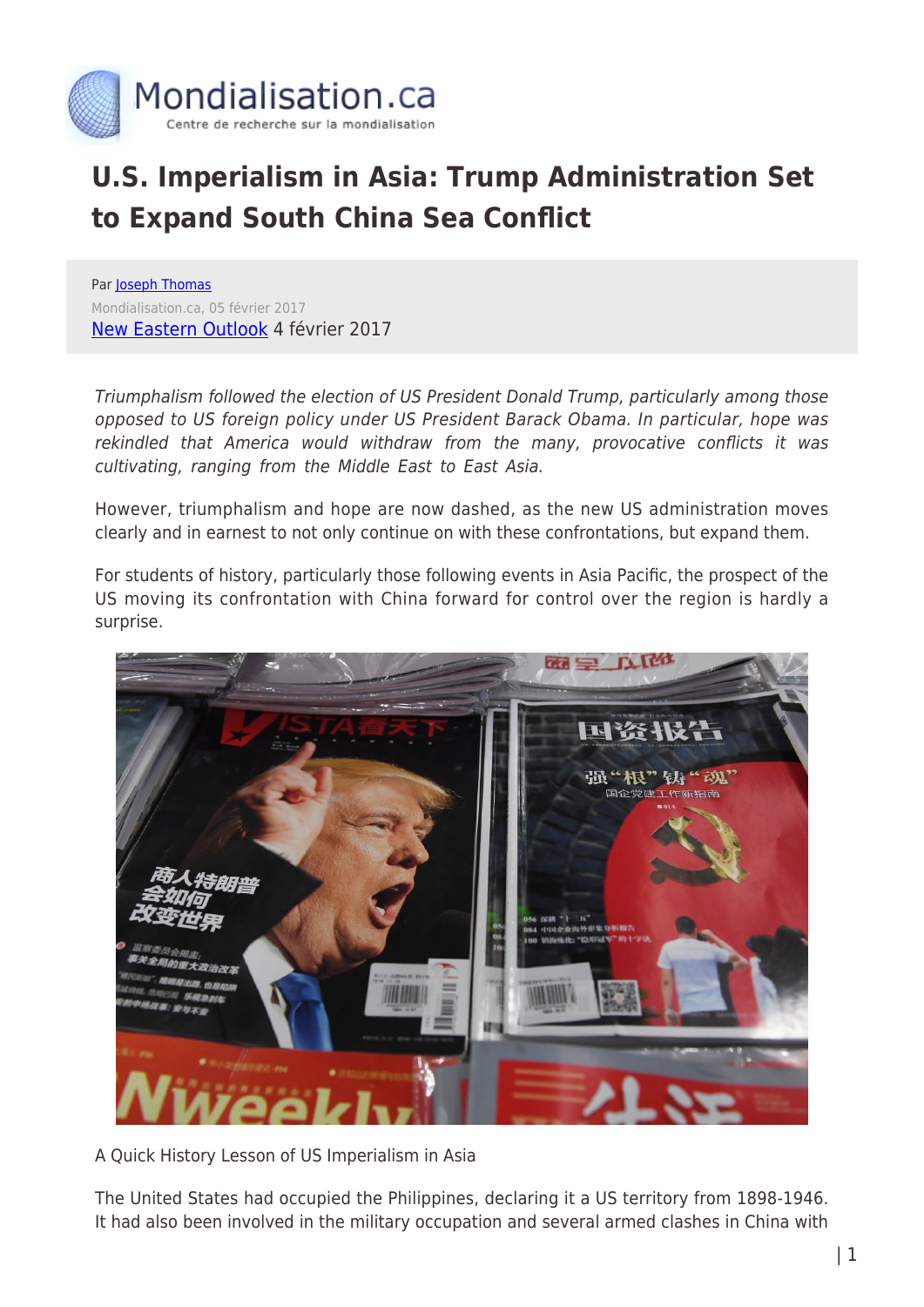Chinese forces, including during the Second Opium War and the Boxer Rebellion. Such conflicts saw Chinese fighters attempt to remove by force foreign influence, including supposedly Christian missionaries used to impose US and European sociopolitical control over China.

During this period of overt American colonisation throughout Asia Pacific, the annexation of Taiwan was also considered, as an American analogue of Britain's annexation of Hong Kong.

In Thomas Cox' 1973 book, "[Harbingers of Change: American Merchants and the Formosa](https://www.jstor.org/stable/3638465?seq=1#page_scan_tab_contents) [\[Taiwan\] Annexation Scheme,](https://www.jstor.org/stable/3638465?seq=1#page_scan_tab_contents)" published by the University of California Press, Cox wrote:

Since it appeared unlikely that Taiwan would long remain a part of the Chinese empire and there was ample justification for action by the United States, [US Commissioner in China, Peter] Parker argued that the United States should move quickly. "I believe Formosa and the world will be better for the former coming under a civilized power," he wrote.

It should be noted that Parker's advocacy of the US annexation of Taiwan was backed not by political ideology, though it was certainly presented as such publicly, but by US business interests at the time, particularly those of the Nye Brothers, merchants involved heavily in US-Chinese trade, including the movement of opium across the region.

Regional dynamics would change just before, during, and immediately after World War 2, with a resurgence of localised power and independence movements ousting Western colonial powers. This included the ousting of British and French holdings across the region such as in Myanmar, Malaysia, Indonesia and across Indochina which included Laos, Cambodia and of course Vietnam.

The ousting by force of French administrators from Vietnam brought the United States back into the region more directly and on an unprecedented scale.

And while the United States would claim its reasons for intervening in Southeast Asia were predicated on preventing a "domino effect" of spreading communism, leaked documents known as the "Pentagon Papers" made it abundantly clear that America was simply continuing its hegemonic pursuits vis-a-vis China in an effort to encircle, contain and eventually subdue a rising Beijing.

The US State Department's own Office of the Historian, in a section titled, "[189. Draft](https://history.state.gov/historicaldocuments/frus1964-68v03/d189) [Memorandum From Secretary of Defense McNamara to President Johnson,](https://history.state.gov/historicaldocuments/frus1964-68v03/d189)" dated 1965, states explicitly:

The February decision to bomb North Vietnam and the July approval of Phase I deployments make sense only if they are in support of a long-run United States policy to contain Communist China.

The papers openly advocate US global hegemony, stating:

…the role we have inherited and have chosen for ourselves for the future is to extend our influence and power to thwart ideologies that are hostile to these aims and to move the world, as best we can, in the direction we prefer. Our ends cannot be achieved and our leadership role cannot be played if some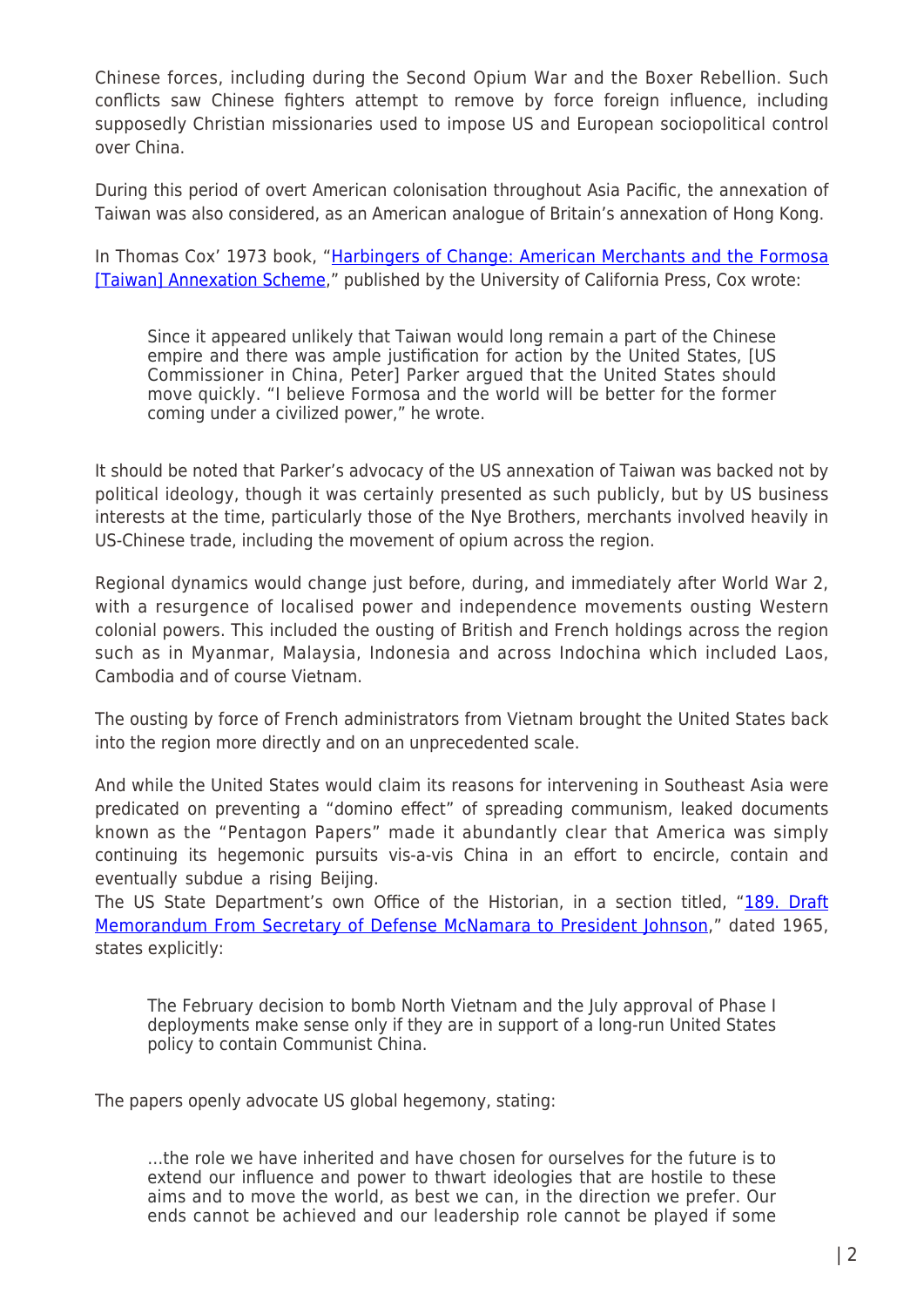powerful and virulent nation—whether Germany, Japan, Russia or China—is allowed to organize their part of the world according to a philosophy contrary to ours.

And again, just like during deliberations over the possible annexation of Taiwan during the 19th century, US ambitions in Asia Pacific may be rhetorically presented as pursuit of a particular ideology, but are in reality underpinned by economic interests which seek to move into and subsequently dominate markets globally, displacing anything and everything preexisting, through coercive diplomacy, or through indirect or direct military force.

## 21st Century American Hegemony

Fast-forward to the 21st century. During the administration of former US President Barack Obama, the US "pivoted" toward Asia in an attempt to reassert itself in a region quickly escaping out from under what remained of over a century of US-European hegemony.

The pivot failed, with the Trans-Pacific Partnership (TPP) being categorically resisted and rejected across Asia, and feigned US rapprochement with several of China's neighbours turned into confrontations across Southeast Asia as Washington attempted to replace governments friendly with Beijing with those that would toe an anti-Beijing line.

In an attempt to conceal what is a decades-long agenda, and the continuation of Obama's "pivot," US President Donald Trump's counsellor Steven Bannon, as revealed by a Guardian article titled, "Steve Bannon: 'We're going to war in the South China Sea ... no doubt'," would claim that China, along with "Islam," presented a menace to the "Judeo-Christian" West.

This ideological rhetoric is aimed at distracting the public, convincing them that US policy toward China is now determined by Trump's ideological, xenophobic tendencies, rather than merely the latest logical iteration of Obama's "pivot," and the Vietnam-era's full-scale military containment strategy.

Also noteworthy in Bannon's incomplete thought is his omission of so-called Christian missionaries in China and the role they played in the attempted invasion, occupation and subjugation of China during the 19th century by US-European interests.

The Guardian would report:

Bannon's sentiments and his position in Trump's inner circle add to fears of a military confrontation with China, after secretary of state Rex Tillerson said that the US would deny China access to the seven artificial islands. Experts warned any blockade would lead to war. Advertisement

Bannon is clearly wary of China's growing clout in Asia and beyond, framing the relationship as entirely adversarial, predicting a global culture clash in the coming years.

"You have an expansionist Islam and you have an expansionist China. Right? They are motivated. They're arrogant. They're on the march. And they think the Judeo-Christian west is on the retreat," Bannon said during a February 2016 radio show.